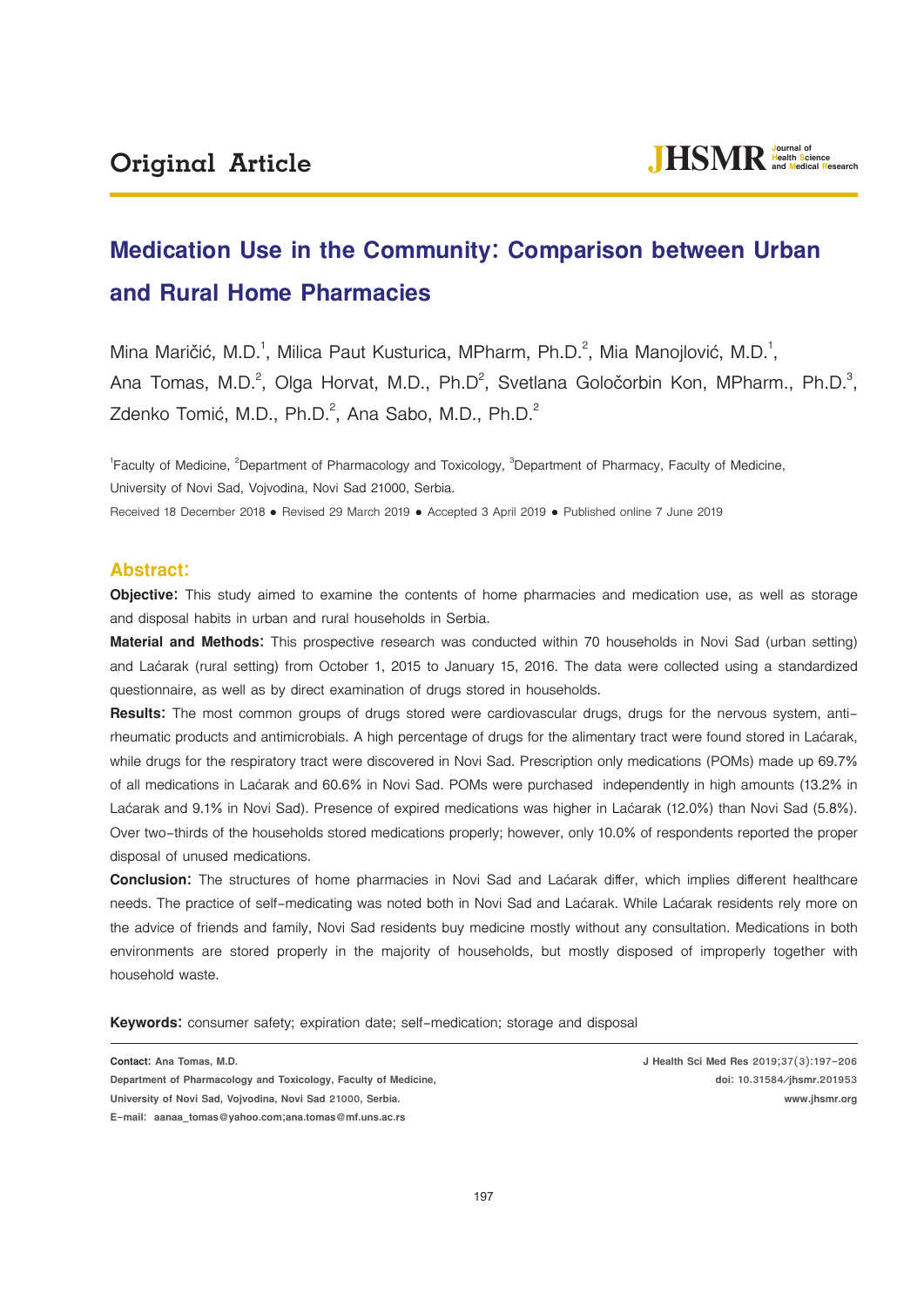# **Introduction**

Use of medicine is influenced by socioeconomic and cultural factors, education and availability. Based on the medicines found in households, as well as the knowledge and attitudes of family members, it is possible to examine how much people rely on self-medication, the drugs which are most often used without consultation, to what extent they adhere to the prescribed dosage regimens, and whether they are familiar with the conditions for proper storage and disposal of drugs. $1$  The reaction to the presence of certain clinical symptoms is determined by different circumstances, but a significant number of people will not seek medical help until the symptoms significantly worsen or become an obstacle to everyday activities.<sup>2,3</sup> Over-the-counter medicines (OTC), as well as prescription-only medicines (POMs), can be found in households. A large selection of OTC drugs provides the possibility of free choice in self-medication. Drug advertising should be objective, and mustn't lead to wrong conclusions, or warrant that drug safety and efficacy is ensured by its natural origin.<sup>4</sup> In practice, everywhere in the world, such regulations, as well as many other ethical principles, are violated in a sophisticated way. $5$  In countries in transition, such as Serbia, the inaccessibility of the healthcare system, due to large crowds in health centers, lack of time due to the fast paced modern lifestyle, as well as the high prices of treatment in private practice, causes a lot of people to choose self-medication.<sup>6</sup> Although self-medication as a treatment method reduces pressure on the healthcare system, and can be useful if patients have an adequate level of knowledge and if they use only OTC medicines, $1$  it still contains the risk of improper treatment and more frequent adverse effects, which then burden healthcare services with additional costs.<sup>7</sup> In particular, it is necessary to restrict self-medication in certain populations, such as pregnant women, breastfeeding mothers, children, and people older than 65 years due to age-

related metabolic and excretion function involvement.<sup>8</sup> Besides OTC drugs, it appears that POMs are often used by people on their own initiative, if pharmacies and employees do not adhere to the regulations.<sup>9,10</sup> Although drug storage in households is a common practice, it can pose a health risk, especially if medicines are not stored in accordance with the manufacturer's instructions. Pharmacy staff members usually offer only instructions concerning the drug delivery process, while information about proper storage of medicines in households is usually omitted.<sup>11</sup> Not every place in a home is suitable for drug storage. Storing drugs in the kitchen or bathroom can lead to their exposure to moisture and high temperatures, which can shorten the expiry date. It is important to note that some drugs are photodegradable, and thus light exposure may result in potency loss, altered efficacy, and adverse biological effects.<sup>1</sup> Further, storing drugs in reachable places carries the risk of intoxication, especially in families with young children.<sup>12-14</sup> Drug compliance depends on many factors, and the most common reasons for noncompliance are forgetting, adverse effects, changes to the dose or regimen by the physician, health improvement, and lack of insight into treatment benefits.<sup>15</sup> In households, we can find expired stored medicines and leftover medicines. It is also necessary to point out the importance of proper drug disposal, because drugs thrown in the trash together with domestic waste or in the sewerage system pollute our environment. Drugs reach landfills, rivers and the water supply, which results in antimicrobial's resistance, use of expensive reserve antibiotics, and the exposure of the population to mutagens and allergens.<sup>16</sup> Drug manufacturers and vendors are obliged to organize drug destruction; however, this policy has not yet been fully implemented in practice.<sup>17</sup>

A study conducted in 2012 in Novi Sad $^7$  noted the differences in home pharmacies between urban and suburban households, raising the need for examining the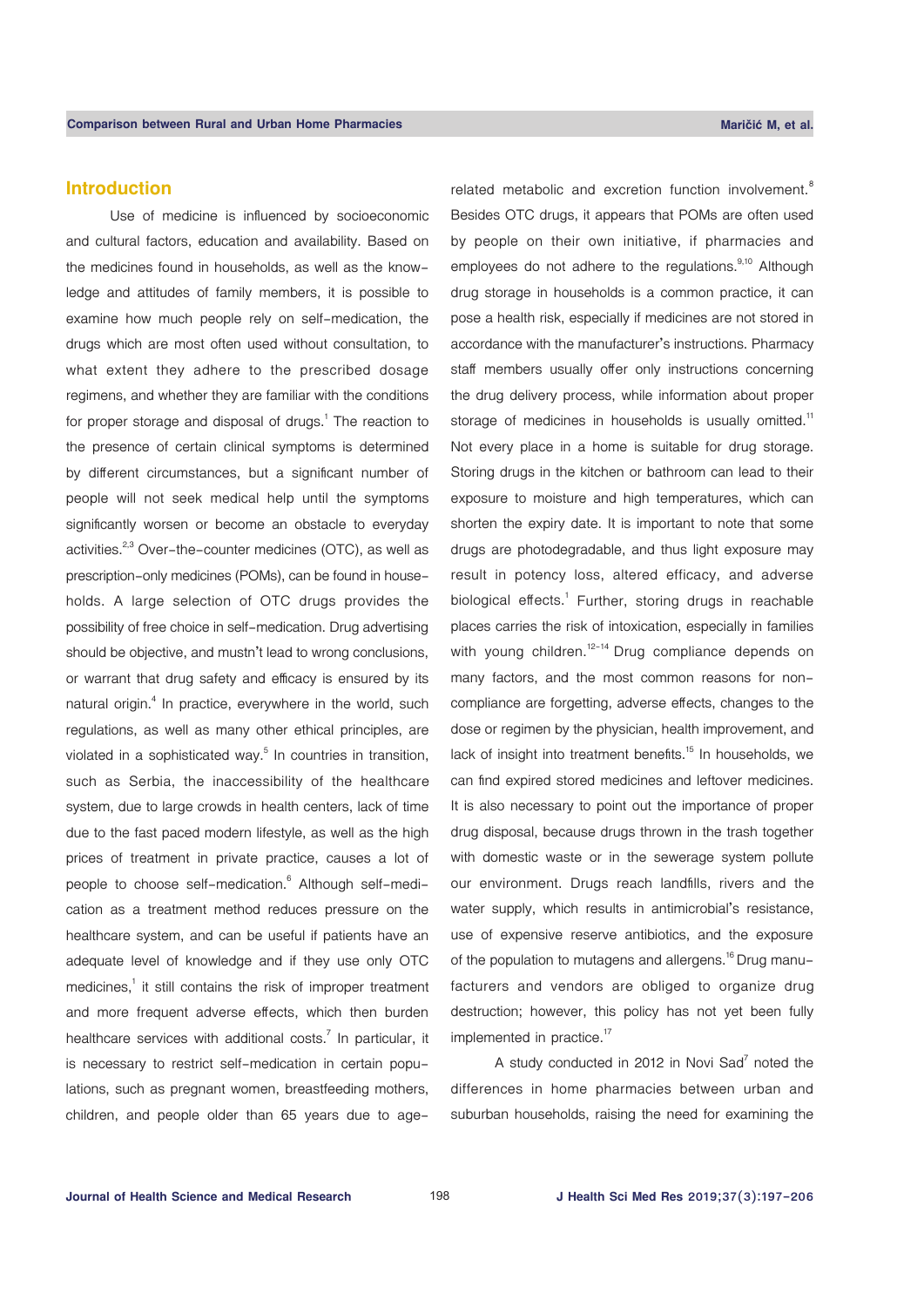differences in medication storage, use, and disposal in different socio-demographic settings. Examination and comparison of the drug inventories between households in urban and rural setting provides information about the similarities and differences of the burden of health disorders in the population of urban and rural environments in Vojvodina. Secondly, knowing that self-medication, especially with POMs, can lead to unfavorable medical consequences, and that this type of treatment in Serbia has been on the rise, it was necessary to examine the adherence to the enforcement of the law restricting the purchase of numerous drugs without medical prescription several years after adoption, in order to make clear where any further action is required. Drug disposal habits in households was also a topic of great interest, considering the unregulated system of disposal in Serbia, and the substantial ecological consequences of improper drug disposal, as well as the data gained through this study which could lead to a possible solution. Therefore, this study was designed to examine the contents and to compare the structures of home pharmacies in urban and rural environments. Additionally, the aim was to investigate the attitudes and habits with regard to self-medication, drug storage, and disposal habits.

#### **Material and Methods**

This cross-sectional study was conducted in households from October  $1<sup>th</sup>$ , 2015 to January 15<sup>th</sup> 2016. The study includes households in the municipality of Novi Sad, the largest city in Vojvodina, and households from Laćarak, the largest village in Vojvodina. The study was approved by the Ethics Committee of the Faculty of Medicine in Novi Sad (approval number: 01-3385/1). The researchers employed a snowball recruitment method. The study was revealed to different acquaintances in order to recruit the first participating household. Afterwards, the respondents were asked to recommend the

next household for possible inclusion in the study through their social contacts. The respondent (family member>18 years of age) was informed of the details of the study through a telephone conversation. All respondents signed an informed consent form before joining the research. During visits, we conducted reviews and analyses of all drugs in the household (trade name, pharmaceutical formulation, expiry date, presence of secondary packaging, presence of summary of product characteristics, number of pills in a package). For every drug item the respondents answered the following questions: indication for what the drug is/was used, method of obtaining the drug (voluntarily purchased in a pharmacy, obtained from friends and family or issued on prescription) and whether the drug was currently being used (current use was defined as used 10 days prior to the interview).

After recording all the drugs in the household, respondents completed the questionnaire. The first part of the questionnaire was related to the socio-demographic characteristics of the household, while the second part referred to storage and disposal habits. After the data had been collected, drugs were classified according to the Anatomical Therapeutic Chemical (ATC) Classification System. The data was processed in Excel 2016 and Statistical Package for the Social Sciences (SPSS) software (SPSS 15.0 for Windows, SPSS Inc., Chicago, IL, USA). Results were presented as a frequency, percentage, mean and standard deviation. The chisquared test for nominal variables was used to compare the differences between the rural and urban households. All p-values less than 0.05 were considered significant.

#### **Results**

In this study, we analyzed a total of 70 households, 35 in the municipality of Novi Sad and 35 in Laćarak. Total number of drug items present in households was 508 drugs (241 in Novi Sad and 267 in Laćarak). There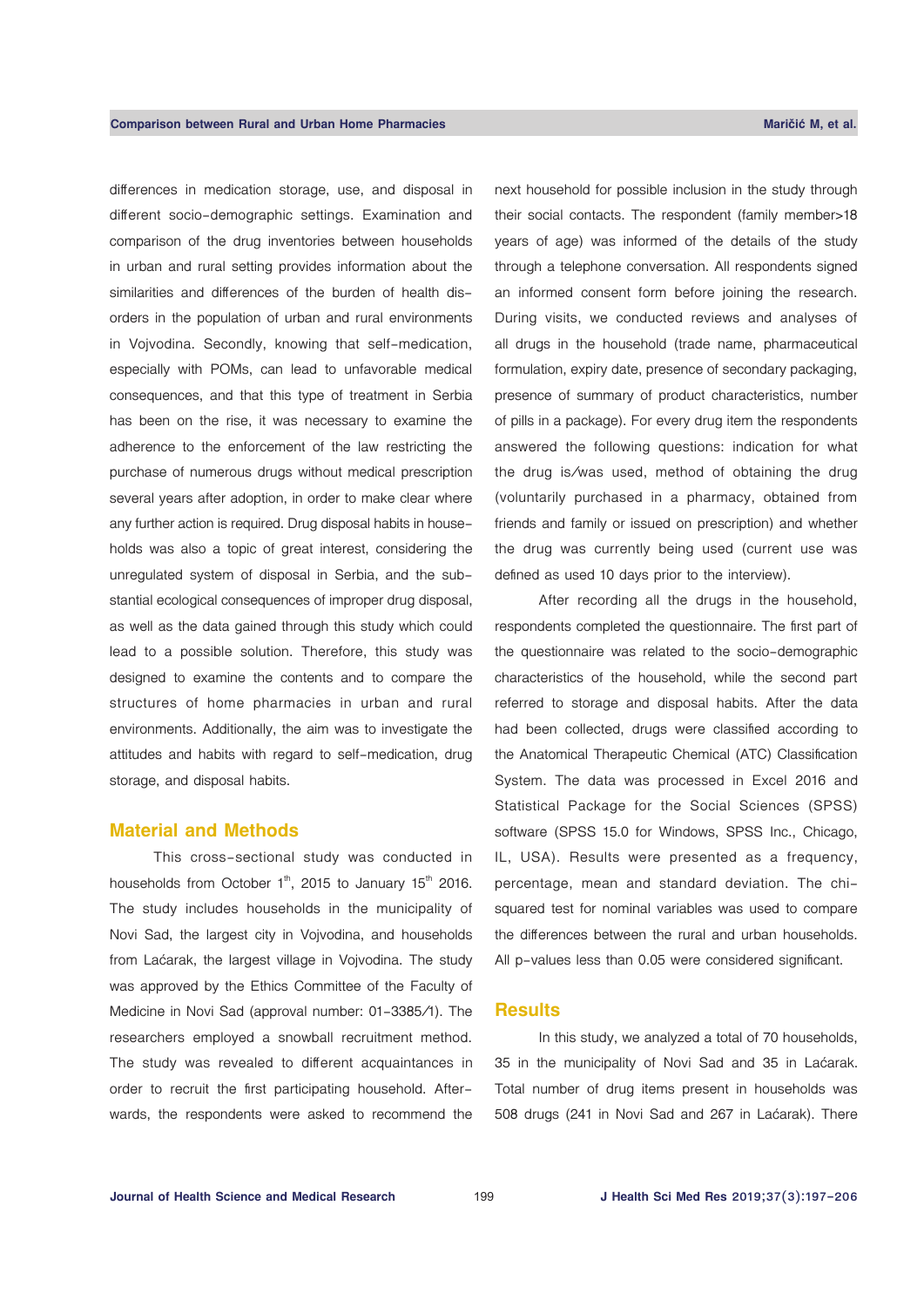was no difference in household size between Novi Sad (3.6±1.3 members per household) and Laćarak (3.5±1.6 members per household). The average number of drug items per households was significantly higher in Laćarak  $(7.6 \pm 4.5)$  than in Novi Sad  $(6.9 \pm 3.6)$ , (p-value=0.04).

Table 1 shows the main groups of drugs  $(1<sup>st</sup>$  levels) according to ATC classification. The most commonly used drugs in Novi Sad belonged to the nervous system, followed by the Musculo-skeletal system, cardiovascular system, antiinfectives for systemic use, and the respiratory system drug group.

Table 2 shows the most common subgroups of drugs  $(2^{nd}$  levels) within the most frequently present groups of drugs in the households. Within the nervous system drug group, the most common drugs were analgesics (N02). Analgesics were more common in Novi Sad (19.1%) in comparison to Laćarak (7.1%). Psycholeptics (N05) and psychoanaleptics (N06) were more common in Laćarak. The most common subgroup of cardiovascular system drugs in both places was agents acting on the rennin-angiotensin system (C09), while the most common drugs in the musculo-skeletal system drug group in both environments were antiinflammatory and antirheumatic products (M01). Within the alimentary tract and metabolism drug group, the most common drugs in Laćarak were drugs for functional gastrointestinal disorders (A03), antidiarrheals, and intestinal antiinflammatory/antiinfective agents (A07), while the most common drugs in Novi Sad within the same drug group were drugs for acid related disorders (A02) and drugs used in diabetes (A10). A majority of the drugs within the antiinfectives for systemic use drug group were antibacterials for systemic use (J01) in both settings.

Table 3 shows drugs in households according to the mode of issuance. There were more POMs in Laćarak (69.7%) compared to Novi Sad (60.6%), (p-value<0.01).

**Table 1** Structure of home pharmacies (Anatomical Therapeutic Chemical classification–1<sup>st</sup> levels)

|                                                | <b>Place of residence</b> |       |                 |               |              |               |  |  |  |
|------------------------------------------------|---------------------------|-------|-----------------|---------------|--------------|---------------|--|--|--|
| Anatomical Therapeutic Chemical classification | Laćarak                   |       | <b>Novi Sad</b> |               | <b>Total</b> |               |  |  |  |
|                                                | Number*<br>$\frac{9}{6}$  |       | Number*         | $\frac{9}{6}$ | Number*      | $\frac{9}{6}$ |  |  |  |
| Alimentary tract and metabolism                | 39                        | 14.6  | 28              | 11.6          | 67           | 13.2          |  |  |  |
| Blood and blood forming organs                 | 13                        | 4.9   | $\overline{4}$  | 1.7           | 17           | 3.4           |  |  |  |
| Cardiovascular system                          | 64                        | 24.0  | 29              | 12.0          | 93           | 18.3          |  |  |  |
| Dermatologicals                                | 11                        | 4.1   | 14              | 5.8           | 25           | 4.9           |  |  |  |
| Antiinfectives for systemic use                | 25                        | 9.4   | 29              | 12.0          | 54           | 10.6          |  |  |  |
| Musculo-skeletal system                        | 45                        | 16.9  | 40              | 16.6          | 85           | 16.7          |  |  |  |
| Nervous system                                 | 39                        | 14.6  | 55              | 22.8          | 94           | 18.5          |  |  |  |
| Respiratory system                             | 18                        | 6.7   | 22              | 9.1           | 40           | 7.9           |  |  |  |
| Various                                        | 13                        | 4.9   | 20              | 8.3           | 33           | 6.5           |  |  |  |
| Total                                          | 267                       | 100.0 | 241             | 100.0         | 508          | 100.0         |  |  |  |

\*number of drug items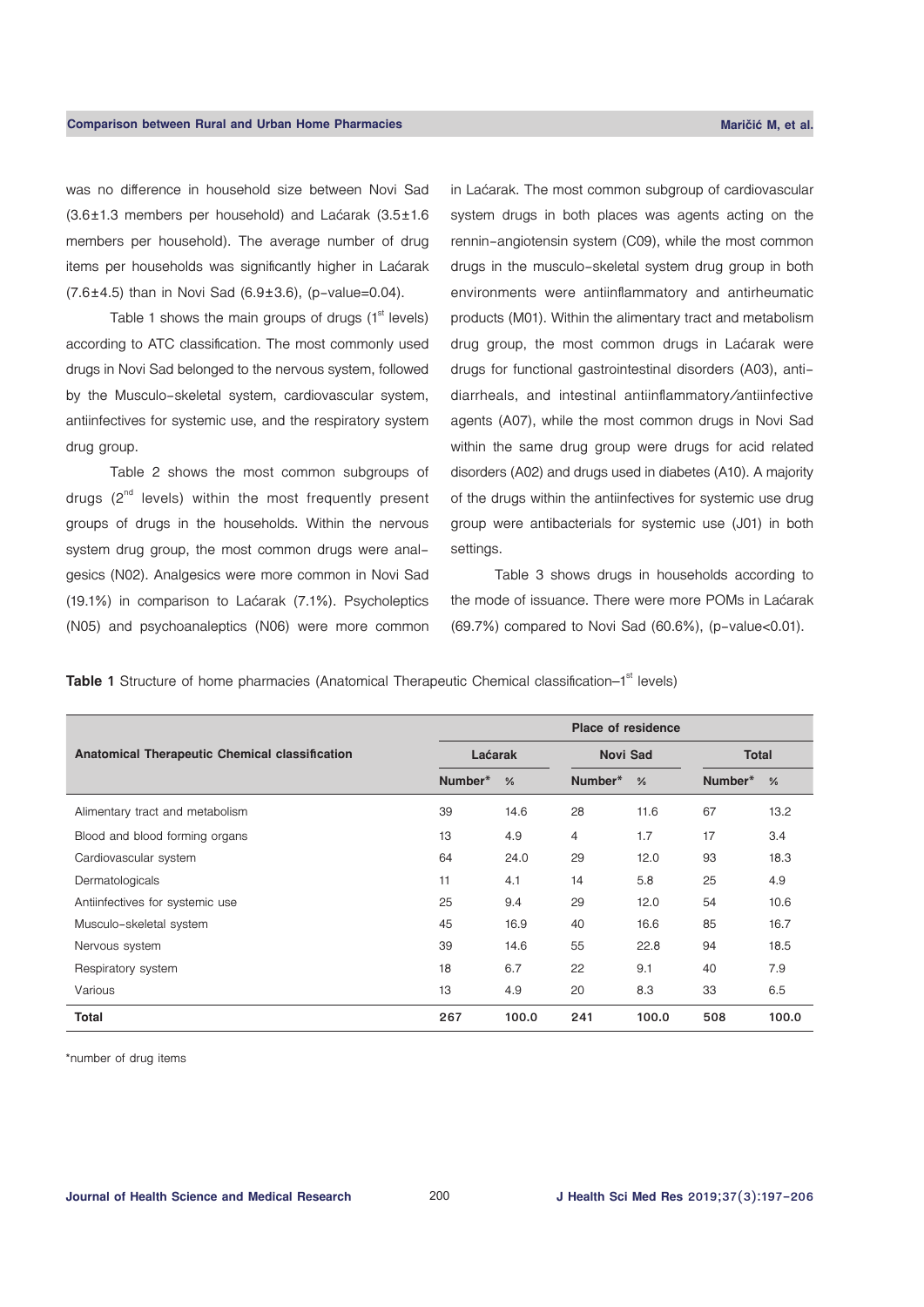|                                                                     | Place of residence |               |                 |               |  |  |  |
|---------------------------------------------------------------------|--------------------|---------------|-----------------|---------------|--|--|--|
| Anatomical Therapeutic Chemical classification                      | Laćarak            |               | <b>Novi Sad</b> |               |  |  |  |
|                                                                     | Number*            | $\frac{9}{6}$ | Number*         | $\frac{0}{2}$ |  |  |  |
| N-Nervous system                                                    | 39                 | 14.6          | 55              | 22.8          |  |  |  |
| N02-Analgesics                                                      | 19                 | 7.1           | 46              | 19.1          |  |  |  |
| N03-Antiepileptics                                                  | 1                  | 0.4           | $\mathbf{1}$    | 0.4           |  |  |  |
| N04-Anti-Parkinson drugs                                            | 3                  | 1.1           | 0               | 0.0           |  |  |  |
| N05-Psycholeptics                                                   | 11                 | 4.1           | 6               | 2.5           |  |  |  |
| N06-Psychoanaleptics                                                | 5                  | 1.9           | $\mathbf{1}$    | 0.4           |  |  |  |
| N07-Other nervous system drugs                                      | 0                  | 0.0           | 1               | 0.4           |  |  |  |
| C-Cardiovaskular system                                             | 64                 | 24.0          | 29              | 12.0          |  |  |  |
| C01-Cardiac therapy                                                 | $\mathbf 0$        | 0.0           | $\mathbf{1}$    | 0.4           |  |  |  |
| C02-Antihypertensives                                               | 1                  | 0.4           | 1               | 0.4           |  |  |  |
| C03-Diuretics                                                       | 7                  | 2.6           | $\mathbf{2}$    | 0.8           |  |  |  |
| C04-Peripheral vasodilators                                         | $\mathbf{2}$       | 0.8           | $\mathbf 0$     | 0.0           |  |  |  |
| C05-Vasoprotectives                                                 | 4                  | 1.5           | 8               | 3.3           |  |  |  |
| C07-Beta blocking agents                                            | 12                 | 4.5           | $\overline{7}$  | 2.9           |  |  |  |
| C08-Calcium channel blockers                                        | 12                 | 4.5           | 0               | 0.0           |  |  |  |
| C09-Agents acting on the rennin-angiotensin system                  | 24                 | 9.0           | 9               | 3.7           |  |  |  |
| C10-Lipid modifying agents                                          | 2                  | 0.8           | 1               | 0.4           |  |  |  |
| M-Musculo-skeletal system                                           | 45                 | 16.9          | 40              | 16.6          |  |  |  |
| M01-Antiinflammatory and antirreumatic products                     | 41                 | 15.4          | 36              | 14.9          |  |  |  |
| M02-Topical products for joints and muscular pain                   | 4                  | 1.5           | $\overline{4}$  | 1.7           |  |  |  |
| A-Alimentary tract and metabolism                                   | 39                 | 14.6          | 28              | 11.6          |  |  |  |
| A01-Stomatological preparations                                     | 5                  | 1.9           | $\overline{4}$  | 1.7           |  |  |  |
| A02-Drugs for acid related disorders                                | 4                  | 1.5           | 10              | 4.2           |  |  |  |
| A03-Drugs for functional gastrointestinal disorders                 | 6                  | 2.3           | 2               | 0.8           |  |  |  |
| A06-Drugs for constipation                                          | 2                  | 0.8           | $\mathbf 0$     | 0.0           |  |  |  |
| A07-Antidiarrheals, intestinal antiinflammatory/antiinfectiveagents | 12                 | 4.5           | 3               | 1.2           |  |  |  |
| A10-Drugs used in diabetes                                          | 5                  | 1.9           | 8               | 3.3           |  |  |  |
| A11-Vitamins                                                        | 5                  | 1.9           | 1               | 0.4           |  |  |  |
| J-Antiinfectives for systemic use                                   | 25                 | 9.4           | 29              | 12.0          |  |  |  |
| J01-Antibacterials for systemic use                                 | 23                 | 8.6           | 28              | 11.3          |  |  |  |
| J02-Antimycotics for systemic use                                   | 1                  | 0.4           | 0               | $0.0\,$       |  |  |  |
| J04-Antimycobacterials                                              | $\mathbf{1}$       | 0.4           | 1               | 0.4           |  |  |  |
| Other                                                               | 55                 | 20.6          | 60              | 24.9          |  |  |  |
| <b>Total</b>                                                        | 267                | 100.0         | 241             | 100.0         |  |  |  |

Table 2 Five most common groups of drugs in households (Anatomical Therapeutic Chemical Classification -2<sup>nd</sup> levels)

\*number of drug items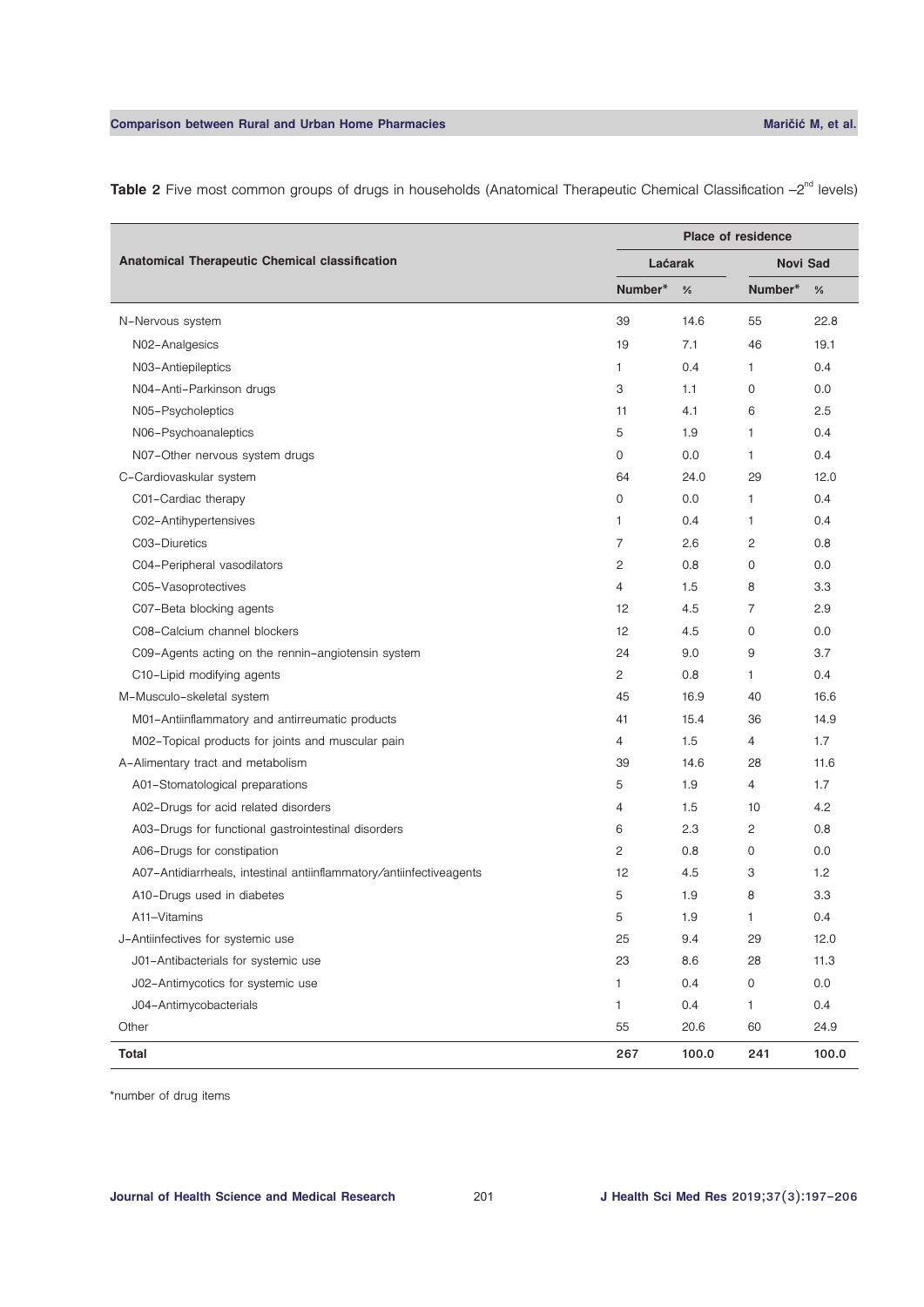Data on the method of drug purchase did not match the data on the drug issuance mode. Out of a total number of drugs, 13.1% in Laćarak and 9.1% in Novi Sad were POMs purchased without prescription or obtained from friends or family. More respondents from Novi Sad acquired POMs independently compared to respondents from Laćarak, while more respondents from Laćarak obtained POMs from friends and family compared to respondents from Novi Sad (Table 4).

In both settings drugs were usually stored in one place in the household. Mostly drugs were found in living rooms and bedrooms, although in a high percentage of households in Laćarak (28.6%), as well as households in Novi Sad (22.9%), drugs were also found stored in the kitchen. In 2.9% of the households of Laćarak and 11.4% of the households of Novi Sad, drugs were stored in the bathroom. Drug items were kept in hard to access places for children in just 20% of households in Laćarak but in more than 66.6% of households in Novi Sad, which was a significant difference (p-value<0.01). We found more drugs which were not in current use in households in Novi Sad (54.8%), in comparison to Laćarak (40.8%), (p-value= 0.034). Expired drugs made up 12% of all the drugs in Laćarak and 5.8% of all the drugs in Novi Sad (p-value< 0.01). Unused drugs were usually disposed of with home waste (Laćarak - 71.4%, Novi Sad - 74.3%), while a small percentage of unused drugs were handed over to a pharmacy (Table 5).

**Table 3** Drugs in households according to the mode of issuance

| Variable                     | Laćarak |               | <b>Novi Sad</b> |               | <b>Total</b> |               | Chi-squared<br>$p-value$ |
|------------------------------|---------|---------------|-----------------|---------------|--------------|---------------|--------------------------|
|                              | Number* | $\frac{9}{6}$ | Number*         | $\frac{9}{6}$ | Number*      | $\frac{9}{6}$ |                          |
| Mode of drug issuance        |         |               |                 |               |              |               | < 0.01                   |
| Over-the-counter             | 81      | 30.3          | 95              | 39.4          | 176          | 34.6          |                          |
| Prescription-only-medication | 186     | 69.7          | 146             | 60.6          | 332          | 65.4          |                          |
| <b>Total</b>                 | 267     | 100.0         | 241             | 100.0         | 508          | 100.0         |                          |

\*number of drug items

#### **Table 4** Drugs in households according to the obtaining manner

| Variable                        | Laćarak |               | <b>Novi Sad</b> |               | <b>Total</b> |               | Chi-squared<br>p-value |
|---------------------------------|---------|---------------|-----------------|---------------|--------------|---------------|------------------------|
|                                 | Number* | $\frac{9}{6}$ | Number*         | $\frac{6}{2}$ | Number*      | $\frac{0}{2}$ |                        |
| Purchase method                 |         |               |                 |               |              |               | 0.96                   |
| Acquired with prescription      | 151     | 56.6          | 124             | 51.5          | 275          | 54.1          |                        |
| Obtained from friends or family | 27      | 10.1          | 14              | 5.8           | 41           | 8.1           |                        |
| Purchased without prescription  | 89      | 33.3          | 103             | 42.7          | 192          | 37.8          |                        |
| <b>Total</b>                    | 267     | 100.0         | 241             | 100.0         | 508          | 100.0         |                        |

\*number of drug items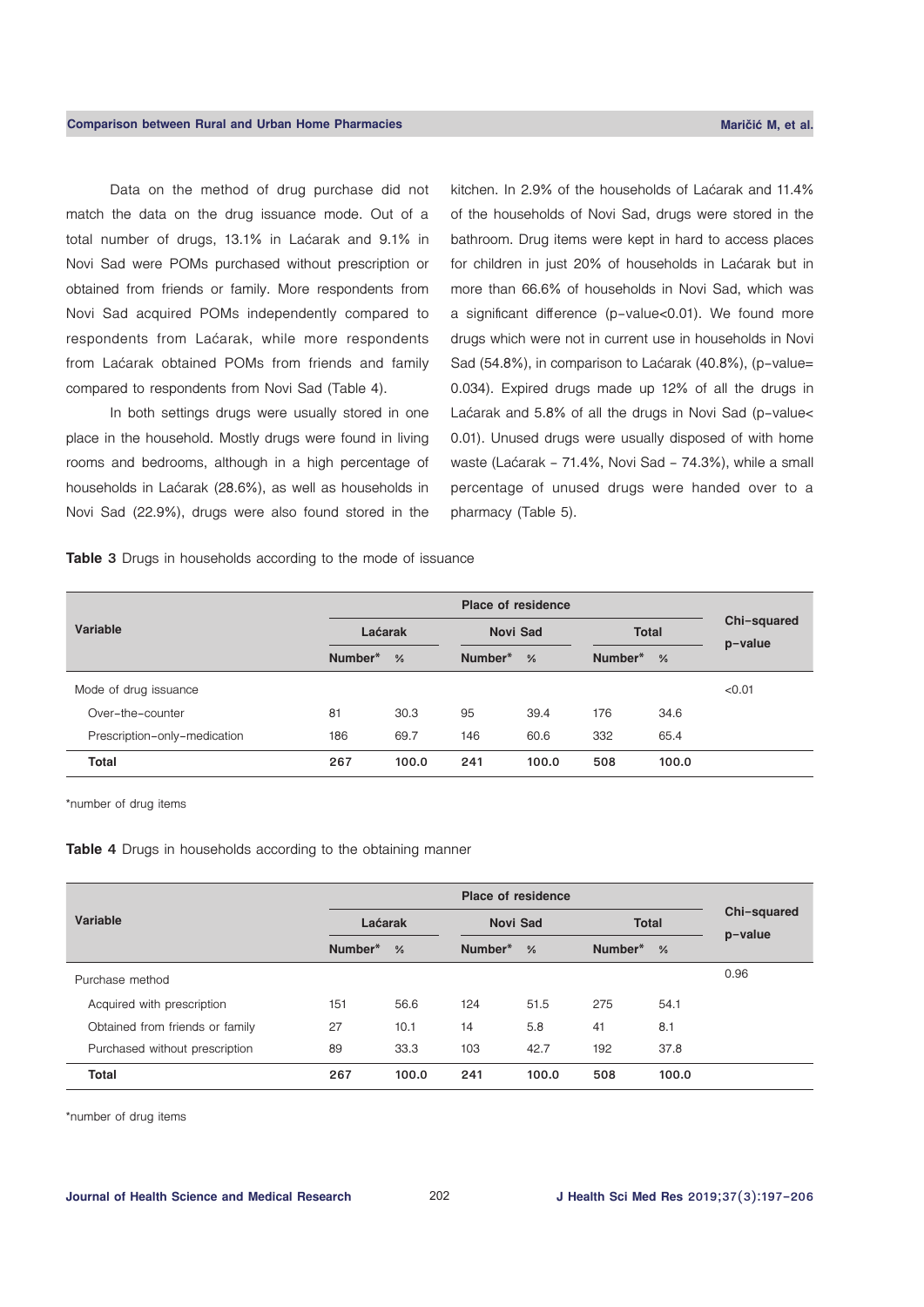| Variable                  | Laćarak                   |               | <b>Novi Sad</b>           |               | <b>Total</b>   |               | Chi-squared |
|---------------------------|---------------------------|---------------|---------------------------|---------------|----------------|---------------|-------------|
|                           | <b>Number</b>             | $\frac{9}{6}$ | <b>Number</b>             | $\frac{9}{6}$ | <b>Number</b>  | $\frac{9}{6}$ | p-value     |
| Drug storage              | $N^{**}$                  |               | $N^{**}$                  |               | $N^{**}$       |               | < 0.01      |
| In one place in household | 18                        | 51.4          | 23                        | 65.7          | 41             | 58.6          |             |
| In more places            | 17                        | 48.6          | 12                        | 34.3          | 18             | 41.5          |             |
| Total                     | 35                        | 100.0         | 35                        | 100.0         | 70             | 100.0         |             |
| Drug storing room         | $N^{**}$                  |               | $N^{**}$                  |               | $N^{**}$       |               | 0.06        |
| Living room               | 10                        | 28.6          | 12                        | 34.3          | 22             | 31.5          |             |
| Kitchen                   | 10                        | 28.6          | 8                         | 22.9          | 18             | 25.8          |             |
| Bathroom                  | 1                         | 2.9           | $\overline{4}$            | 11.4          | 5              | 7.2           |             |
| Pantry                    | 1                         | 2.9           | $\overline{4}$            | 11.4          | 5              | 7.2           |             |
| Bedroom                   | 13                        | 37.1          | $\overline{7}$            | 20.0          | 20             | 28.6          |             |
| Total                     | 35                        | 100.0         | 35                        | 100.0         | 70             | 100.0         |             |
| Drug used for             | $N^*$                     |               | $N^*$                     |               | $N^*$          |               | < 0.001     |
| Acute disease             | 30                        | 11.3          | 45                        | 18.7          | 75             | 14.8          |             |
| Chronic disease           | 128                       | 47.9          | 64                        | 26.6          | 192            | 37.8          |             |
| Not in current use        | 109                       | 40.8          | 132                       | 54.8          | 241            | 47.4          |             |
| Total                     | 267                       | 100.0         | 241                       | 100.0         | 508            | 100.0         |             |
| Expired medication        | $N^*$                     |               | $N^*$                     |               | $N^*$          |               | 0.015       |
| Expired                   | 32                        | 12.0          | 14                        | 5.8           | 46             | 9.1           |             |
| Not expired               | 235                       | 88.0          | 227                       | 94.2          | 462            | 90.9          |             |
| Total                     | 267                       | 100.0         | 241                       | 100.0         | 508            | 100.0         |             |
| Accessibility to children | $\mathsf{N}^{\star\star}$ |               | $\mathsf{N}^{\star\star}$ |               | $N^{**}$       |               | 0.01        |
| Easily accessible         | 8                         | 80.0          | $\overline{4}$            | 33.3          | 12             | 54.6          |             |
| Hardly accessible         | 2                         | 20.0          | 8                         | 66.6          | 10             | 45.4          |             |
| Total                     | 10 <sup>1</sup>           | 100.0         | 12                        | 100.0         | 22             | 100.0         |             |
| Drug disposal             | $N^{**}$                  |               | $N^{**}$                  |               | $N^{**}$       |               | 0.305       |
| Together with home waste  | 25                        | 71.4          | 26                        | 74.3          | 51             | 54.3          |             |
| Hand over to pharmacy     | 4                         | 11.4          | 3                         | 8.6           | $\overline{7}$ | 10.0          |             |
| <b>Burn</b>               | 3                         | 8.6           | $\mathbf{2}^{\prime}$     | 5.7           | 5              | 7.2           |             |
| Pass on to friends/family | 2                         | 5.7           | 0                         | 0.0           | $\overline{c}$ | 2.8           |             |
| Other                     | 1                         | 2.9           | 4                         | 11.4          | 5              | 6.6           |             |
| Total                     | 35                        | 100.0         | 35                        | 100.0         | 70             | 100.0         |             |

# **Table 5** Storage and disposal of drugs in households

N\*=number of drug items, N\*\*=number of households

Data for accessibility to children included only households with children<12 years of age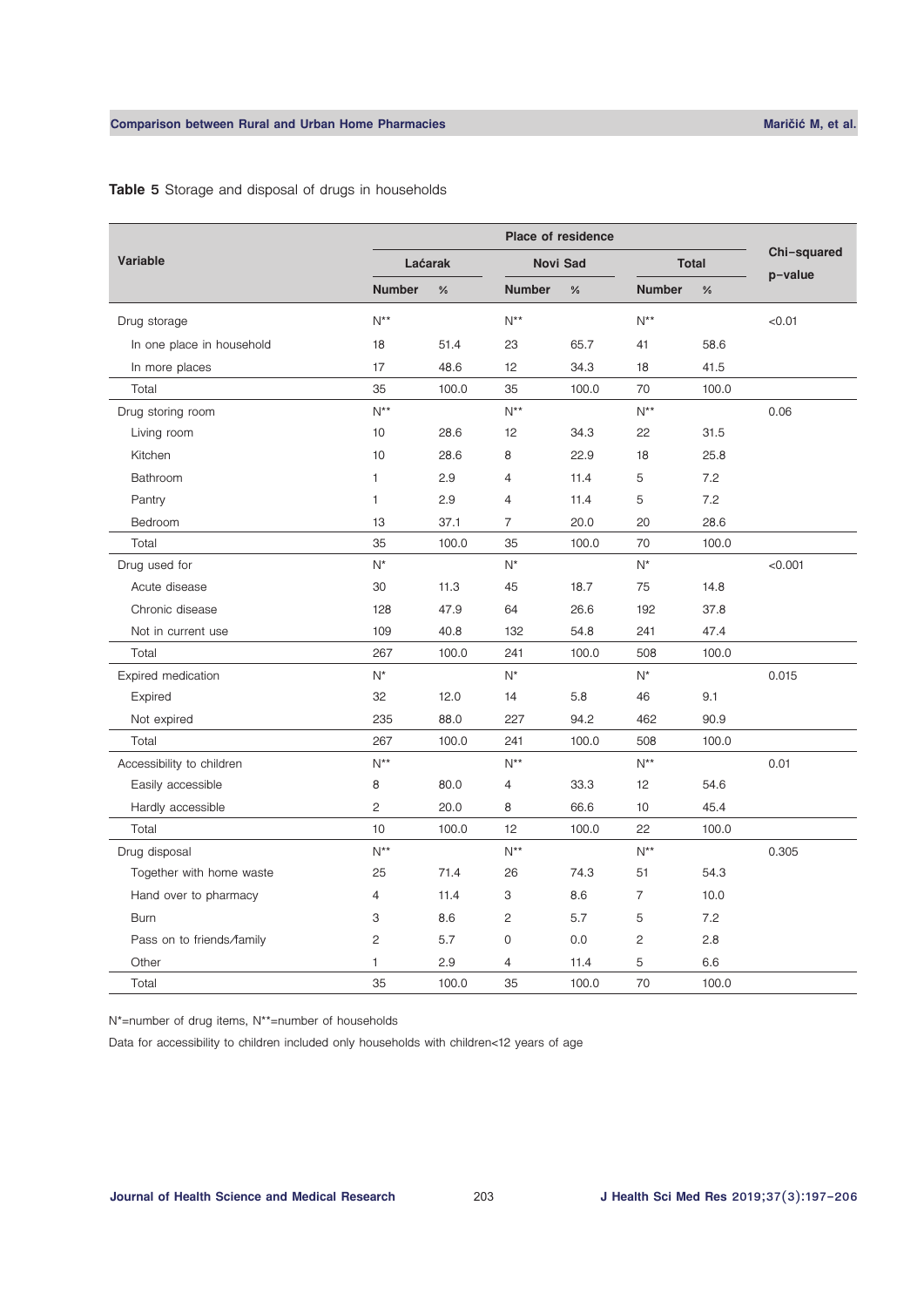# **Discussion**

During the analysis of the drugs in households in Novi Sad and Laćarak, we examined similarities and differences in amount and structure of drugs in urban and suburban households. Also, we gained insight into different aspects of drug usage, such as self-medication practice, storage, and disposal of unused medicines. Our research has shown that there were certain differences in the drugs stored in the households of Novi Sad and Laćarak. A higher percentage of drugs acting on the respiratory system were found in Novi Sad. This could be explained by poorer air quality in an urban environment. We found more drugs acting on the cardiovascular system and alimentary tract and metabolism (primarily drugs for functional gastrointestinal disorders and antidiarrheals) in Laćarak, compared to Novi Sad, which can be related to traditional eating habits in the southern part of Srem (where Laćarak is located), which abounds with meat products and alcoholic beverages; and, it is an average elderly population living in the countryside. More drugs for acid-related disorders were found in Novi Sad. This can be explained by its contemporary urban lifestyle and consequent psychological stress.

Results of our study show a higher percentage of OTC drugs in the households of Novi Sad (39.4%) compared to Laćarak (30.3%), which can be explained by a younger population in the urban environment, which mainly uses modern communication means and information sources. Almost identical results in Novi Sad were obtained by Paut Kusturica and colleagues (41.0%): OTC drugs were the majority of drugs found in the households of Novi Sad).<sup>6</sup> Despite the efforts made to improve the control of POM dispensing and use in Serbia through the enforcement of laws restricting the purchase of many drugs, especially antibiotics, without medical prescriptions (November 2011), this still remains a serious issue. $4$  The Medicines and Medical Devices Agency of Serbia

performs the classification of medicinal products, regulates the regime of their dispensing, and publishes a list of around 300 drugs that are available OTC. However, there is a discrepancy between legislation and everyday practice. Out of all the drugs in households of Laćarak, 13.1% were POMs purchased independently without a prescription. POMs purchased without a prescription in Novi Sad made up 9.1% of the total number of found drugs. A study from 2012, conducted in Novi Sad showed that 21% of total drugs found were POMs obtained without prescription<sup>6</sup>, which is a favorable time trend, bearing in mind that the existing legislation and stricter controls didn't start until November 2011, and time was required for the implementation of these regulations. Differences in obtaining POMs between the urban and rural environment could be explained by more frequent controls in pharmacies in the urban environments, and closer social contacts and trust among the inhabitants of the rural environments. In addition, our results showed that a higher number of Laćarak residents purchased medications, advised by friends and family members or received unused medicines through social contacts, compared to Novi Sad. A study conducted in Belgium in 2008 by Bello and colleagues in households in both urban and rural settings, but disregarding comparison, showed that 21.0% of all drug packages found were POMs purchased without prescription.<sup>18</sup>

Almost two-thirds of the respondents in both environments stored medicines in places that are considered suitable for drug storage, ie, the living room and bedroom. One-third of the respondents in both environments, however, stored drugs in the kitchen and bathroom, exposing them to humidity, temperature changes, chemicals, and food. Two-thirds of respondents stored drugs properly, far less compared with respondents from Belgian households (89.5%).<sup>18</sup> Emphasizing proper drug storage habits and the consequences of improper storage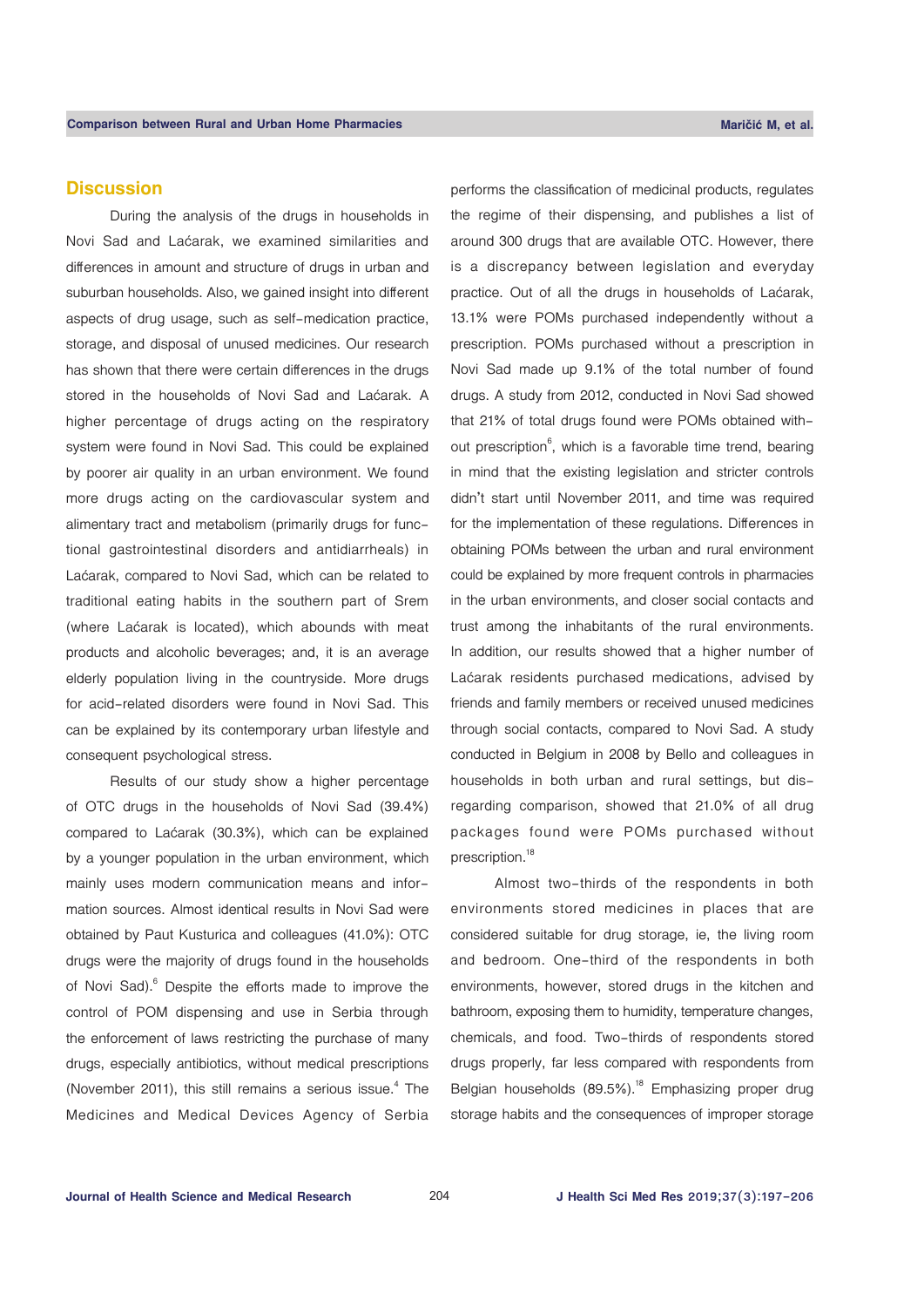by pharmacists in pharmacies is of essential importance. In 80.0% of households in Laćarak and 33.3% in Novi Sad, drugs were stored in places easily accessible to children. Our results differ from those obtained in the study from 2010<sup>17</sup>, when availability of drugs for children was  $20.0\%$ in Novi Sad and 23.0% in households in the rural areas around Novi Sad. Thus, there remains the question of whether habits have significantly changed in this period or this topic requires more data obtained from a larger sample. Results from a study conducted in Croatia in both rural and urban households showed that in 36.0% of households drugs were kept within the reach of children.<sup>19</sup> One of the most serious consequences of preserving drugs in accessible places may be child intoxication. The World Health Organization points out that drug poisoning is most common in the age group 1-4, while the second peak of incidence of drug poisoning (most often on purpose) is in the age group  $15-16^{20}$ ; therefore, it is of the utmost importance to turn public attention to the possible serious consequences of drug availability in regard to children. Our results showed that the percentage of expired drugs was twice as high in the analyzed rural environment (12.0%) compared to the urban (5.8%). This percentage of expired drugs in the households of Novi Sad was lower compared to the research from 2014  $(9.2\%)^1$ , 2008  $(12.0\%)^7$  and 1996  $(7.0\%)$ .<sup>21</sup> The percentage of expired drugs in both settings in our research was lower when compared with Belgian households where 21.0% of drug packages had passed their expiration date.<sup>18</sup> Our results showed that 88.6% of Laćarak residents and 91.4% of Novi Sad residents disposed of unused drugs improperly, usually together with household waste. As reasons they stated: that was the easiest way to dispose of the drugs, they did not know the proper manner or that the pharmacy staff had refused to take the drugs to be destroyed in a proper manner. Results obtained in a study from  $2010^{17}$  showed that 85.0% of residents in urban and 75.0% in rural areas had improper drug disposal

habits. Results showed that 11.4% of Laćarak residents and 8.6% of Novi Sad residents handed over unused medicines to the pharmacy. Improperly disposing of unused drugs together with domestic waste, or in the sewage system, endangers our environment. This way, drugs reach lands, water and the living world, leading to bioaccumulation and directly influence the living world, including humans, due to antimicrobials, hormones and cytostatic agents, which leads to antimicrobial resistance, and changes in genotype and phenotype. $22$  In accordance with the regulations of the Republic of Serbia, pharmacies are obliged to collect pharmaceutical waste from citizens, but the core of the problem is that the regulations don't define strictly who will take the financial responsibility of disposal, wholesalers or drug manufacturers. Thus, there is no effective system of destroying pharmaceutical waste. Pharmacies do not promote and encourage patients to return unused medicines to pharmacies.<sup>1</sup>

Our study had certain limitations that need to be mentioned. The first limitation is the relatively small sample of investigated households. Secondly, sample selection was based on snowball recruitment, which may have led to selection bias.

#### **Conclusion**

The structures of home pharmacies in Novi Sad and Laćarak differ, which implies different healthcare needs. The practice of self-medication was noted both in Novi Sad and Laćarak. While Laćarak residents rely more on the advice of friends and family, Novi Sad residents buy medicines mostly on their own initiative. Medications in both environments are stored properly in the majority of households, but unused medications are mostly disposed of improperly together with household waste. There is a need for education on the proper storage of medication, especially in rural settings, and the development of procedures for proper medication disposal.